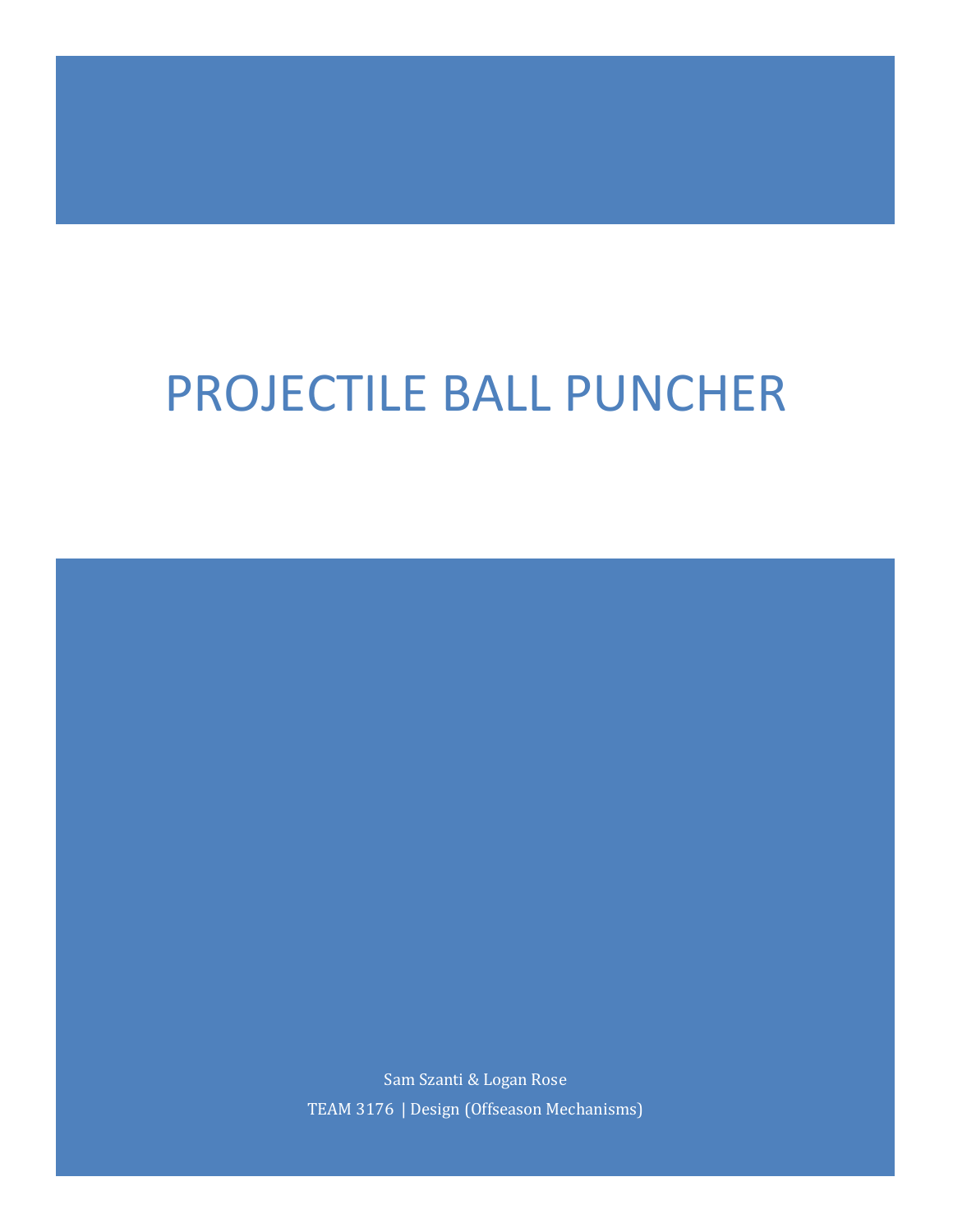## **Abstract**

During the off-season, the design team was looking into the past of certain types of ball launchers/throwers used by other robotics teams, so that we could have a potential one in the future whenever needed. This white paper will specifically talk about something called the 'Projectile Puncher'. The ball puncher as a whole simply 'punches' a ball that can range in size to a certain spot.

## **Prototyping**

Before we started our CAD concepts, we first went into the shop and tested different aspects of our ideas. We needed something that could move smoothly up and down a track and could punch a ball with enough force to shoot it an understandable distance. We tested in the shop using an Igus track and Igus slider. Originally, we had just a bolt screwed into the slider with an elastic band wrapped around it. This caused many problems. When the ball hit it, unless it was at a perfect angle it would go off in any direction with little punch. After talking with others about the function of our original ideas, we figured out that the more surface area we had hitting the ball, the more controlled the ball would become and more power would be behind the punch. We changed our prototyping design to have a bracket on it instead, covering more of the ball's diameter. In the end, this was the idea we went with and because the ball shot out at a much greater distance, at a straight angle, and with much more force, so this was the basic design that we ended up going with.





**Track -** The track is what contained the sliders, and allowed them to move back and forth. This was especially important for when we pulled back and launched the system, so that it would travel forward at a good speed.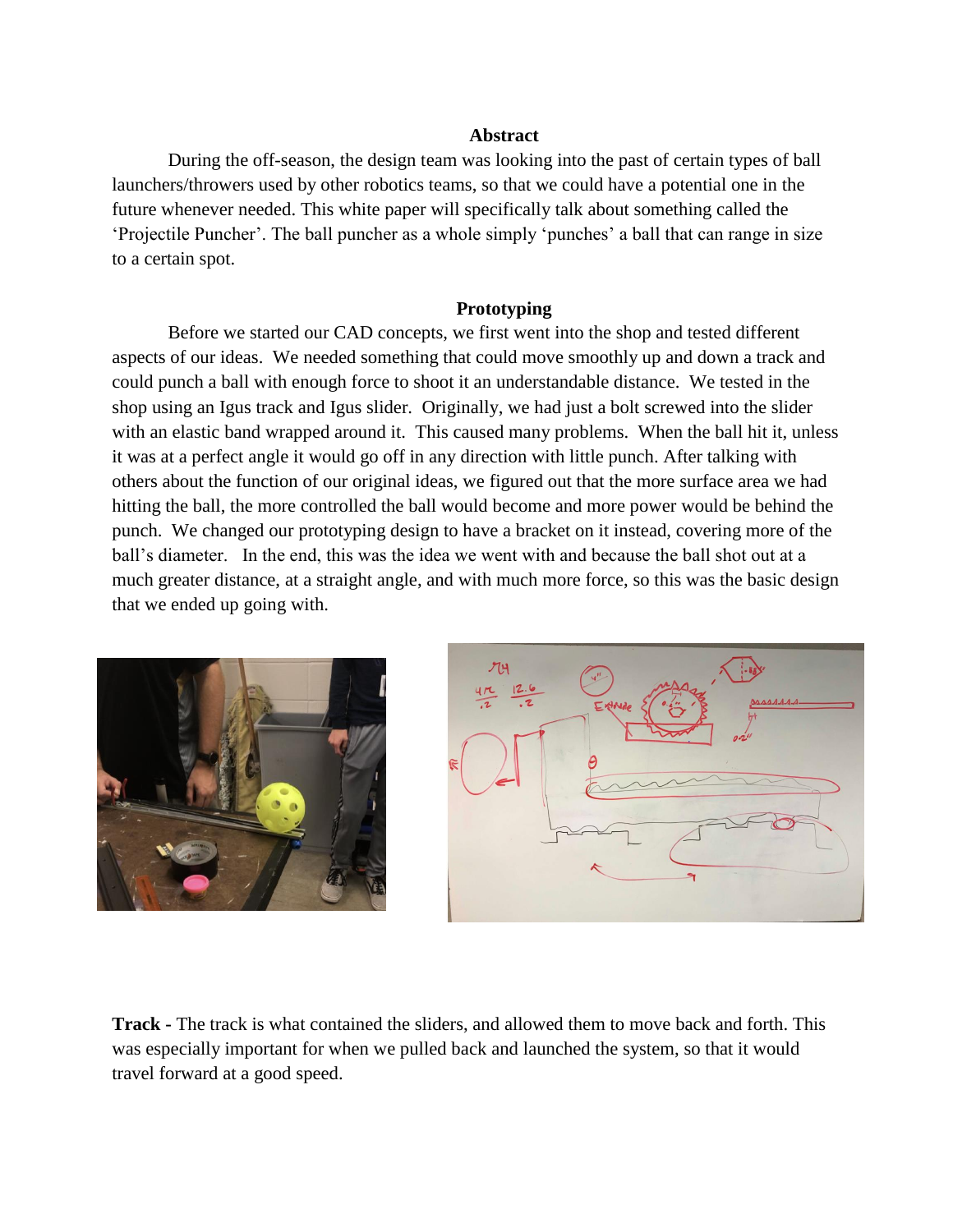

**Divet -** Holds the ball in place before being launched so that there isn't any error to where the ball is supposed to land. At first, we had a divet that held the ball in place, but we then realized that if we needed to angle the puncher, that the ball wouldn't be kept in place nearly as well (Image 1). We then added a curve that goes up the backside of the ball so that whenever the launcher is lifted up, that the ball won't fall out of the divet whatsoever (Image 2).





**Sliders -** The sliders are what allowed the mechanism to function in the way we needed it to. The sliders perfectly fit into our track, and had little friction against it. The sliders were easily able to move back and forth on the inside of the track, which is one of the main reasons we used them.

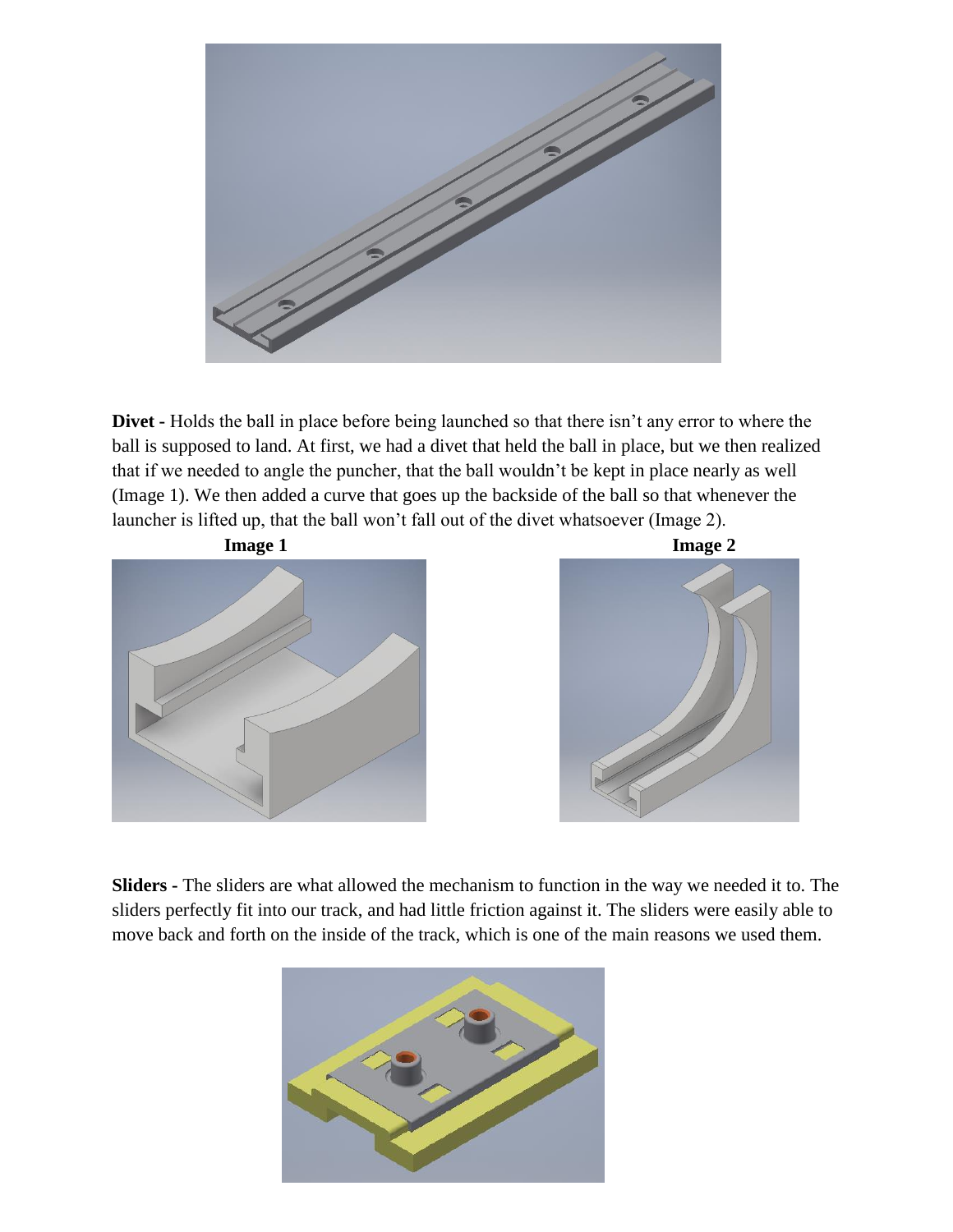**Actual Puncher -** The puncher was designed so that a gear which would be mated to a hex shaft so that the actual puncher would move forward and backward, depending on the gear. The actual puncher would be mounted onto 2 of the sliders, which is how it was able to move so quickly.



**Gear -** When first conceptualizing our puncher, we knew we needed something that would pull the puncher back in place at a steady pace and be able to release it so that the puncher would fly forward. The part in the gear where there's no teeth allows the puncher to fly forward, since there is no gear teeth to hold it back.